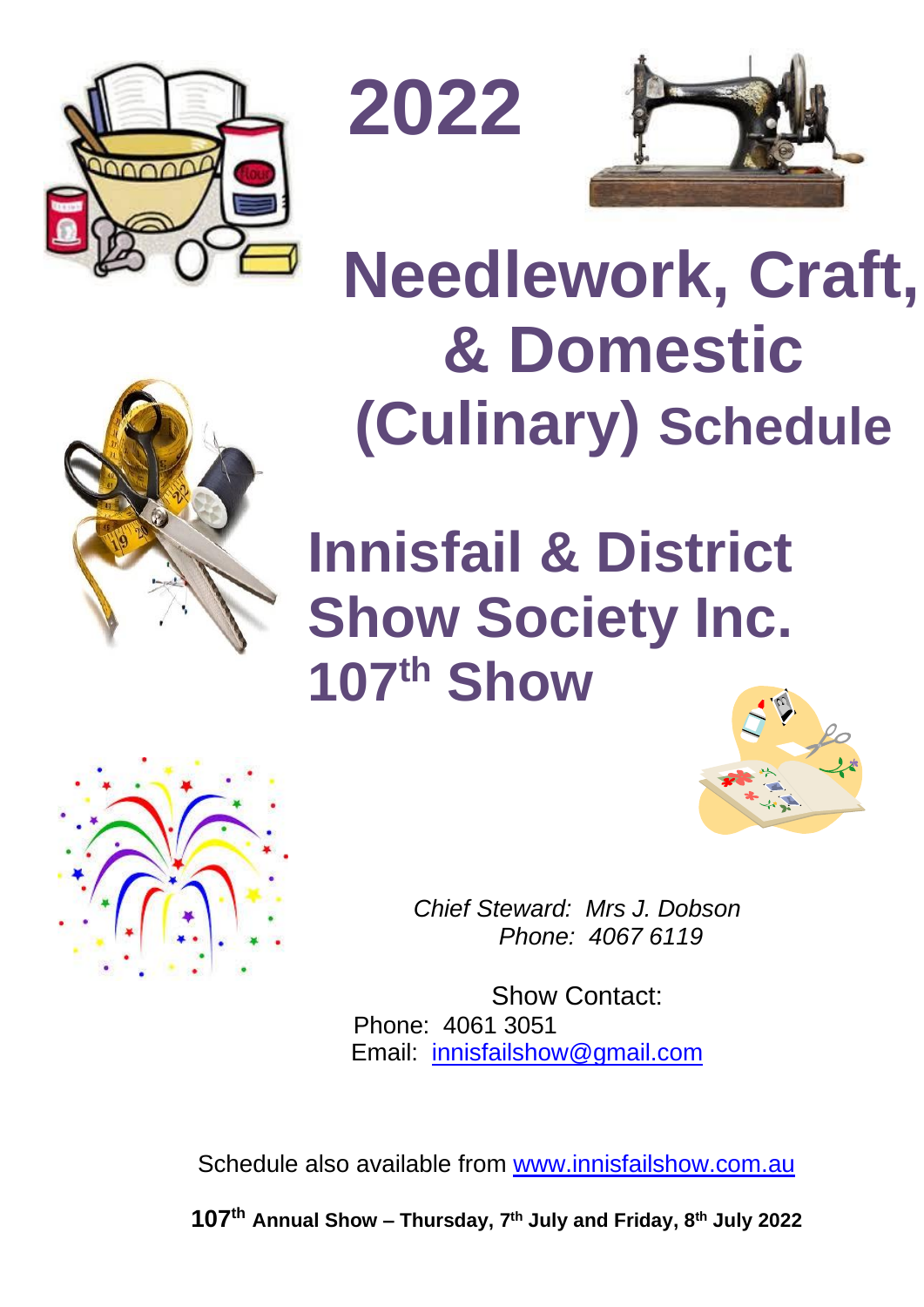# **OFFICE BEARERS**

#### **Patron:** Bob Allison.

#### **Life Members**

W. Hoskins, R. Allison, K. Scott, B. Bandiera, C. Kinbacher, B. Gillan, L. Zahra, D. Walker, P. Dineen, T. Mauloni, Mrs. C. Broom, B. Dobson, D Clark, D Stevenson, S Loudon, B Lowe, Dave Collinson, N Stoter Mrs Janette Dobson, A Dobson, L Picini, S Raumer, K Harding, J Harding, P Roberts

#### **2022 Management Committee:**

| <b>President:</b>             | Louis Zahra |  |
|-------------------------------|-------------|--|
| <b>Senior Vice President:</b> | Les Picini  |  |
|                               |             |  |

**Vice Presidents:** Bruce Dobson

Darryl Laffin Greg Vuleta Mrs Janette Dobson (Historian) Peter Roberts Barry Kanowski **Treasurer:** Mrs Rhonda Mayocchi **Secretary:** Mrs C Broom

#### **2022 Committee**

Mrs Vera Alberich, Graheme Celedoni, Allan Croatto, Dan Elsden, Roger Goebel, John Griffith, Ron Hawkes, Jim Horton, Gryfford Jones, Richard Jones, Barry Kanowski, Liam Kenny, Cameron Kruckow, Michael Kruckow, Justin Little, Ray Petrie, Dennis Ryan, Tom Ryan, David Schramm, Peter Schramm, Trevor Simpson, Andrew Waugh, Ken Weldon, Robert Zahra

#### **Show Manager Mrs Maddalena DeBrincat**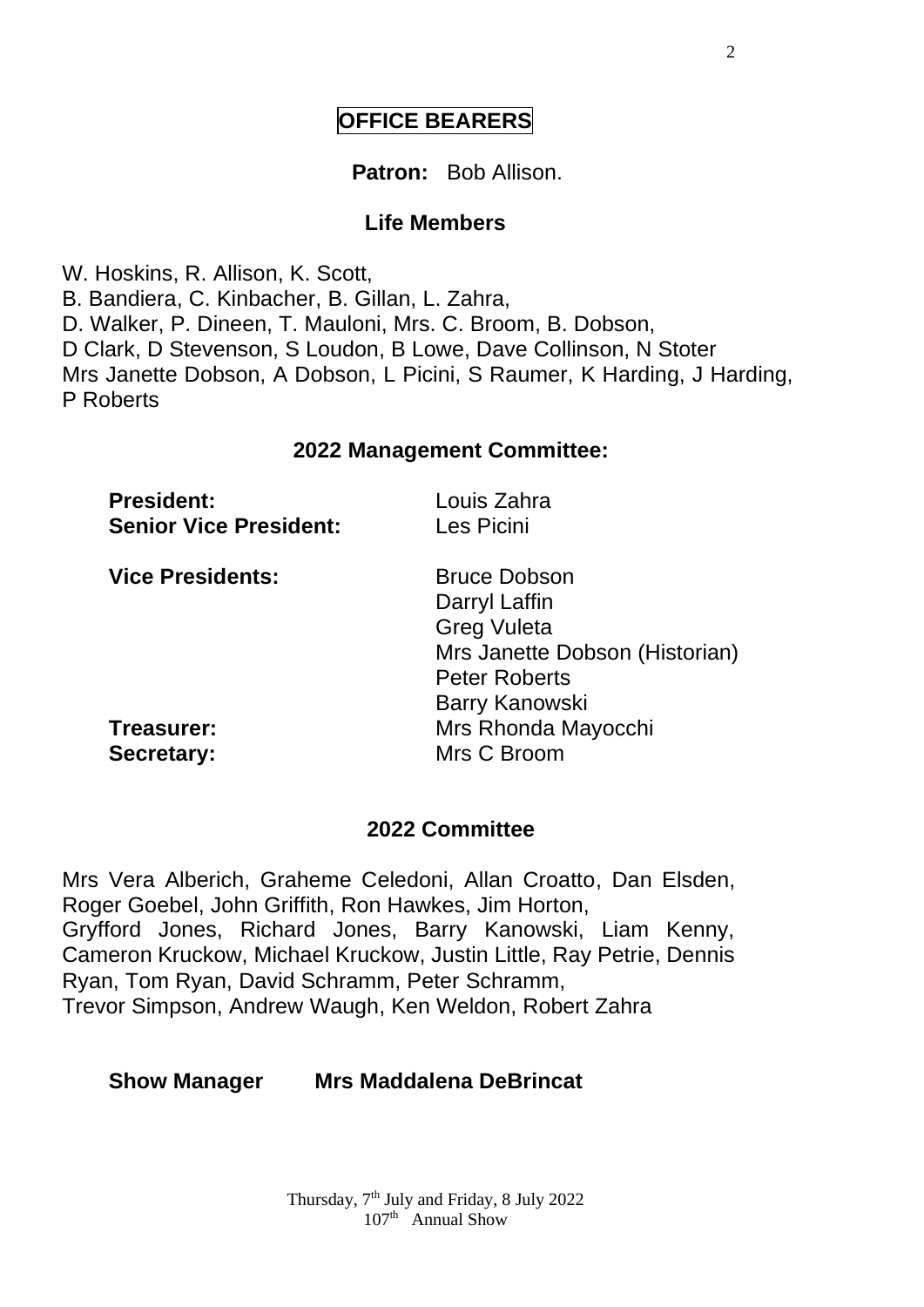# **NEEDLEWORK, FANCY WORK, AND HANDCRAFT SECTION 3**

#### **Judge: TBA**

**ENTRY FEE:** \$1.00 per entry

In order to avoid any misunderstanding and inconvenience to themselves, exhibitors are particularly requested to make themselves conversant with the conditions governing this section. **If only 2 entries** in a class, 2nd will only be awarded at the Judges discretion.

# **JUNIOR SECTION ENTRY FEE: Free**

**Q.C.W.A. ENTRY FEE:** \$11.00

**ENTRIES CLOSE AND EXHIBITS DUE:** At the Secretaries Office by 5.00pm Monday, 4<sup>th</sup> July, 2022. Open to all exhibitors. No late entries will be accepted. Only entries as stated in the Schedule will be accepted. No additional classes will be made. Section cards are available at the Secretary's Office. Q.C.W.A. entries to be displayed by 8.30am. Wednesday, 6<sup>th</sup> July, 2022.

JUDGING: Tuesday, 5<sup>th</sup> July, 2021 at 9.00am.

**PRIZE MONEY:** First \$12.00, Second \$8.00, **Prize cards must be presented.** To be collected during office hours.

**EXHIBITS COLLECTION:** Exhibits must remain in the Hall for the convenience of the Public wishing to view them. The Stewards in the sections concerned will hand back exhibits between **9.00am and 11.00am** Saturday, after which they will be returned to the Secretary's Office for collection during office hours.

*(\*\*Information on the Innisfail Show can be found at the back of this booklet\*\*)*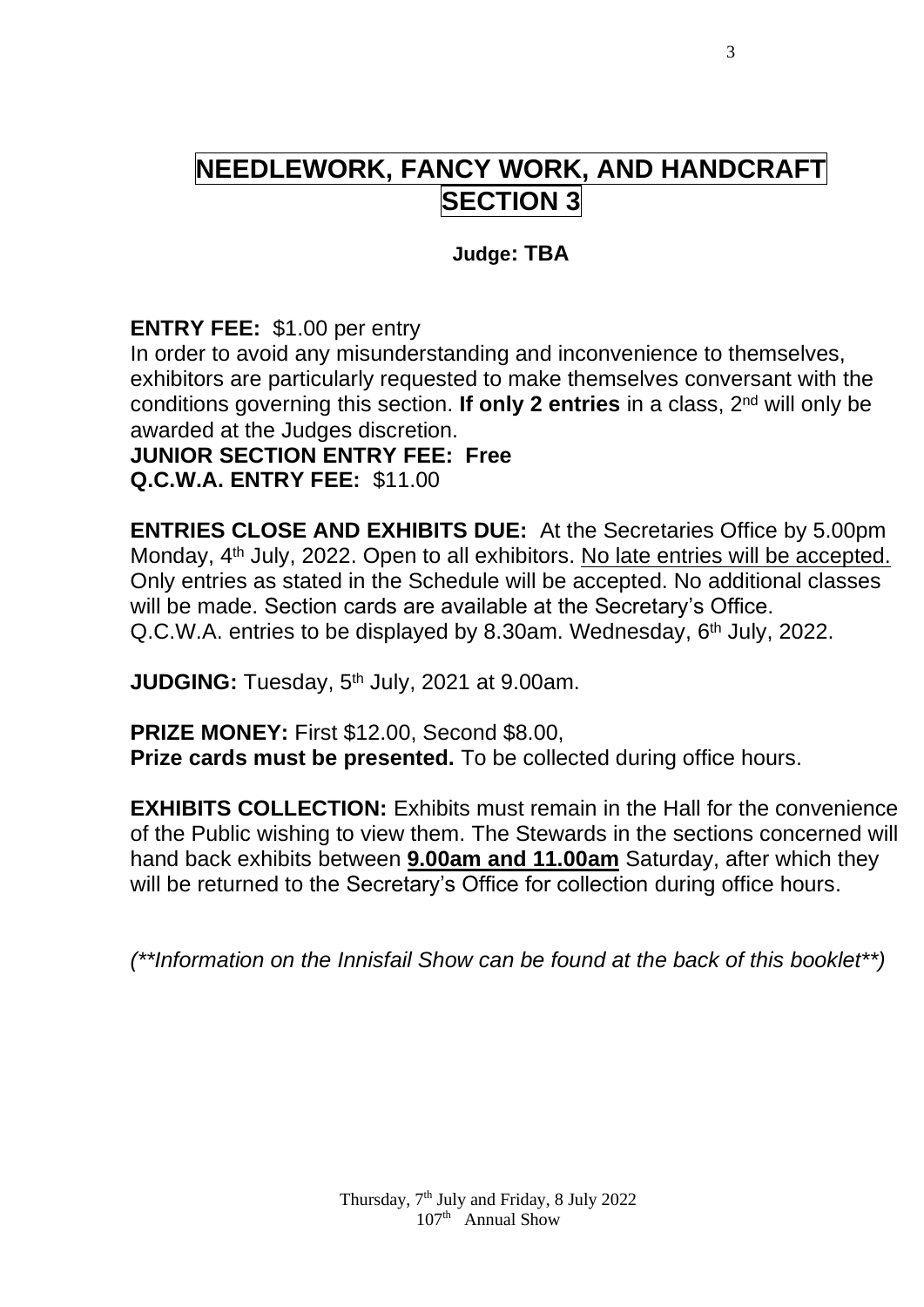# **GUIDELINES FOR EXHIBITS:** <sup>4</sup>

- Work must not be washed but should be well pressed. Cleanliness is essential to hand work. All exhibits throughout this section must be the bona-fide of the exhibitor.
- No one piece of work may be entered in more than one class and must not have won a prize at any previous Show of this Society. **This rule will be strictly enforced**
- All exhibits must have securely attached, the number of the Class in which they are entered.
- Arrangements will be made for the collection of all exhibits forwarded by rail or post.
- To assist the Stewards in arranging and despatching exhibits after the show, **a sealed envelope containing name and address of owner must be securely attached to the back of each piece of work, ensuring the name is not readily visible.**
- The Stewards have the right of exchanging one piece of work from one class to another when same has been incorrectly entered by the exhibitor.
- All entries in cushion classes must be filled i.e complete article.
- All entries of embroidery & crochet work to be pressed and stitched on to a piece of cardboard.
- All entries of framed work must not exceed 100cm x100cm.
- All entries of hanging articles must be able to be hung.
- **Junior Section** Under 18 years Open to Boys or Girls. Age to be specified on Entry Form.
- Classes 54-59 are for Exhibitors over 70 years of age.

# **NEEDLEWORK, FANCY WORK, AND HANDCRAFT Section 3**

#### **OPEN CLASS:**

- 1. Infant's Bootees, knitted or crocheted. First \$5.00, second \$2.00.
- 2. Baby's Clothing Knitted or Crocheted<br>3. Baby's Clothing Any other material
- 3. Baby's Clothing Any other material
- Baby Shawl or Cot Cover, any medium
- 5. Table Centre or Runner Crocheted or knitted.
- 6. Table Centre or Runner any other medium, First \$10 Spotlight Voucher,  $2^{nd}$  \$8.00
- 7. Duchess Set, any medium.
- 8. Any Embroidered Article
- 9. Ladies Handkerchief, crochet edge. First \$8.00, Second \$4.00.
- 10. Counted Thread, eg. Black Work, Cross Stitch, Assissi and Drawn Fabric etc.
- 11. Ribbon Embroidery Any item
- 12. Hardanger, any article.
- 13. Candle Wicking (Any medium)
- 14. Cross Stitch or Chicken Scratch, any article. 5mm check gingham.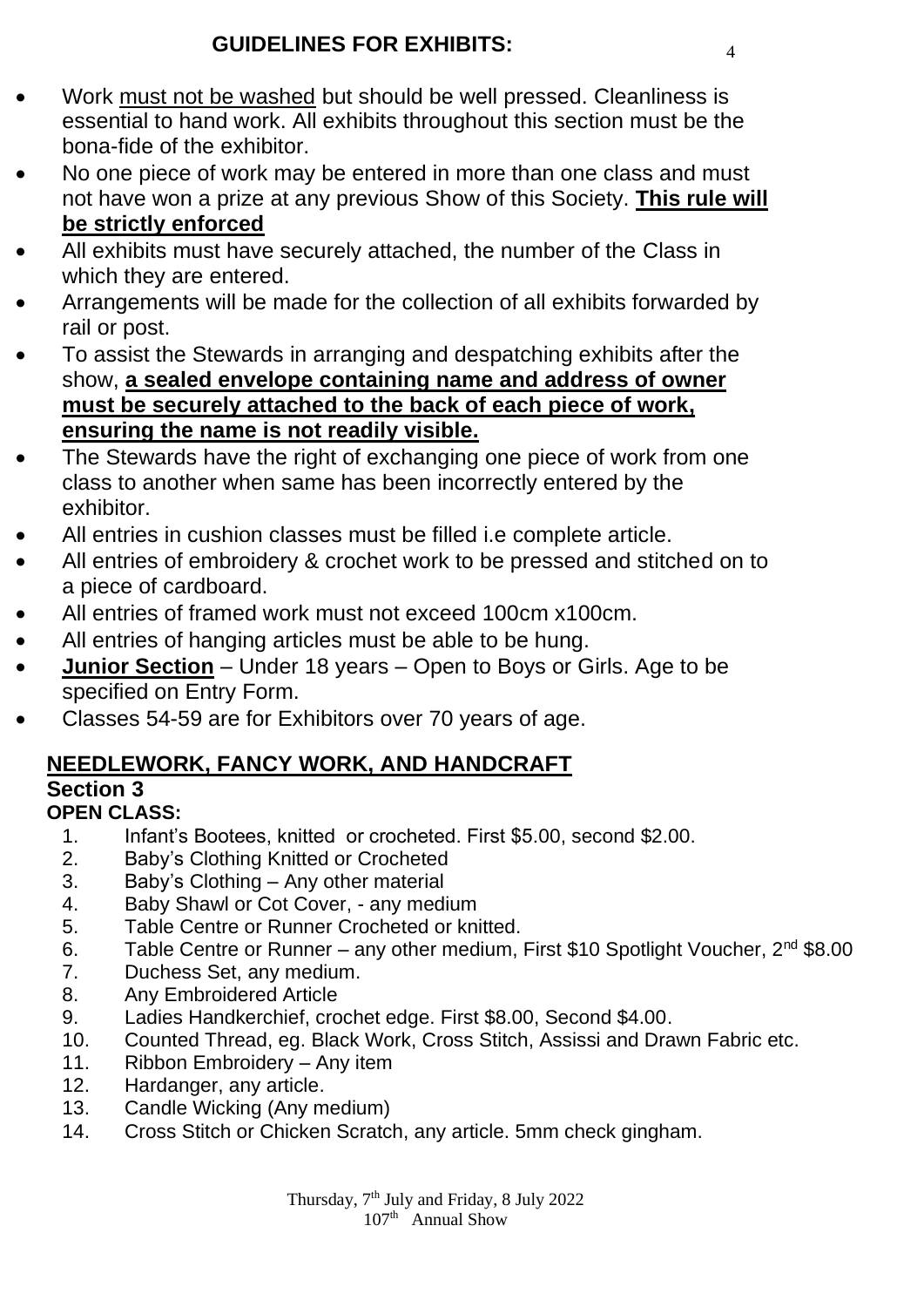- 15. Specimen Cross Stitch finished article (not gingham). Must be framed.<sub>5</sub>
- 16. Best Specimen of Tapestry. Must be framed.<br>17. Long Stitch Tapestry. Must be framed.
- Long Stitch Tapestry. Must be framed.
- 18. Embroidered Picture. Hand or machine in mixed technique, *min. five (5) Different Stitches. Must be framed.*
- 19. Afternoon Tea Cloth or Tray Cloth Any Medium up to 137cm.<br>20. Cushion Any medium. Must be filled. 1<sup>st</sup> \$10 Voucher donated
- 20. Cushion Any medium. Must be filled. 1 st *\$10 Voucher donated by Spotlight, 2nd \$5*
- 21. Applique any article or garment
- 22. Patchwork Applique made by hand. Any item (eg. cushion/tea towel, wall hanging etc.)
- 23. Patchwork any article or garment.<br>24. Patchwork Quilt, machine or hand
- *24.* Patchwork Quilt, machine or hand pieced—1st \$20.00 2nd \$15.00
- *25.* Any Quilt Machine or Hand Embroidered. First \$20.00; second \$15.00;
- *Encouragement Award \$10 donated by Inner Wheel*
- *Highly Commended Award \$10 donated by Inner Wheel*
- *26.* Any Machine Embroidery. *First \$20 Voucher donated 2 nd \$15.00 Voucher donated by Spotlight*
- 27. Wall Hanging, Any Medium. **NOT** FRAMED.,
- 28. Machine made article, most effective<br>29. Machine or Hand Made Bag most e
- Machine or Hand Made Bag most effective
- 30. Apron. Ladies or BBQ, most effective.
- 31. Crocheted rug, most effective.
- 32. Tea Cosy –any medium. Must be lined. First \$5.00, Second \$2.00.
- 33. Knitted or Crocheted pullover or Cardigan with Sleeves, Poncho or Vest made from wool, silk, blend or cotton.
- 34. Beanie Knitted or Crocheted
- 35. Coat Hanger, Any medium First \$5.00, Second \$2.00.
- 36. Novelty Coat Hanger. Any medium First \$5.00, Second \$2.00.
- Pin Cushion, Any medium
- 38. Best Dressed Doll or Bear
- 39. Bears, Any medium.
- 40. Toy, any medium (wool or material) First \$8.00, Second \$4.00.
- 41. Best specimen of Decorative Painting—. First \$12.00, Second \$8.00
- Best Specimen of Diamond Art First \$8.00 Second \$4.00
- 43. Set of three (3) Hand Made Cards. **(**Limit of two (2) entries per person). First: \$8.00, Second \$5.00
- 44. Any Paper Craft project, eg: mixed media, decoupage etc First: \$8.00, Second \$5.00
- 45. Scrapbooking page 12 x 12 Layout. First: \$12.00, Second \$8.00
- 46. Beading Any article
- 47. Christmas Tree Decoration. *\$10 Voucher donated by Spotlight, 2nd \$5*
- 48. Christmas Decoration any other medium.
- 49. Table or Bed Decoration. any medium. **No Fresh Flowers or Perishable Items.**
- 50. Decorative Towel. Eg: Fridge, Kitchen or hand Towel.
- 51. A). Soft Craft, any item not on schedule. Knitted or Crocheted B) Soft Craft, any item not on schedule.
- 52. Hard Craft, any item not on schedule.<br>53. Any article of Macrame. First \$10 Vous
- 53. Any article of Macrame, First \$10 Voucher donated by **Spotlight,** Second \$8.00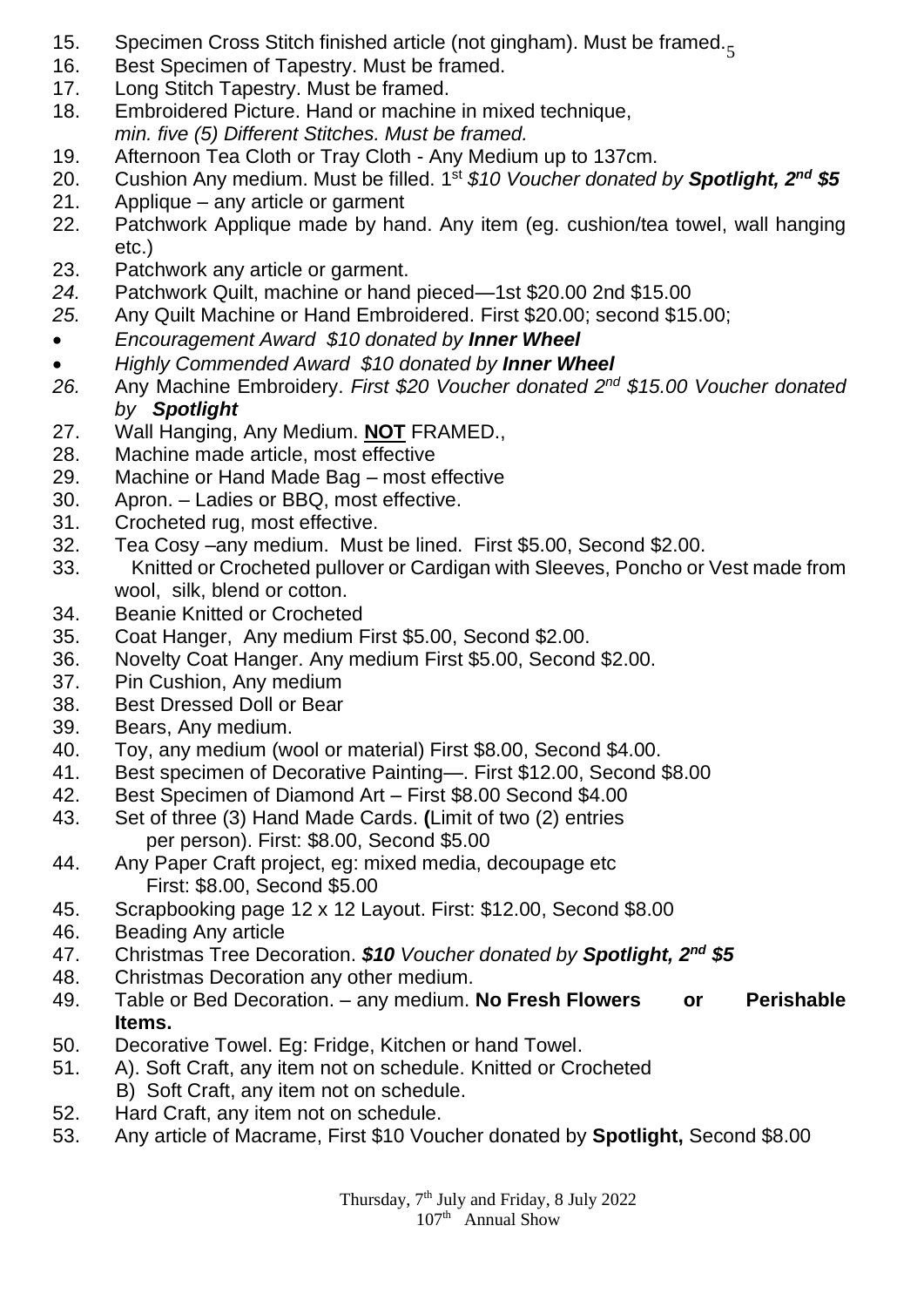**Prize money for classes: 24, 25 Encouragement Award & Highly Commended Donated by Innisfail Inner Wheel**



#### **EXHIBITORS OVER 70 YEARS OF AGE ONLY (Classes 54-59)**

- 54. One specimen of Knitting.
- 55. One Specimen of Crochet Work.
- 56. One Specimen of Needlework.
- 57. Decorative Coat Hanger, First \$5.00, Second \$2.00.<br>58. Ladies Handkerchief, crochet-edge First \$8.00, secor
- Ladies Handkerchief, crochet-edge First \$8.00, second \$4.00.
- 59. Best Specimen of Handcraft not mentioned.

#### **HANDCRAFT**

- 60. Recycled Item any Medium
- 61. Specimen of Handcraft not mentioned

**QCWA DISPLAY** - Open only to QCWA Branches in Far North Division

# *CHAMPION CRAFT OF SHOW (ROSETTE & \$25 donated by Innisfail Show Society*

# *MOST SUCCESSFUL EXHIBITOR OF THE NEEDLEWORK SECTION, ROSETTE & \$20*

# *LIFE MEMBERS SUCCESSFUL EXHIBITOR" VOUCHER DONATED BY THE INNISFAIL & DISTRICT SHOW SOCIETY LIFE MEMBERS"*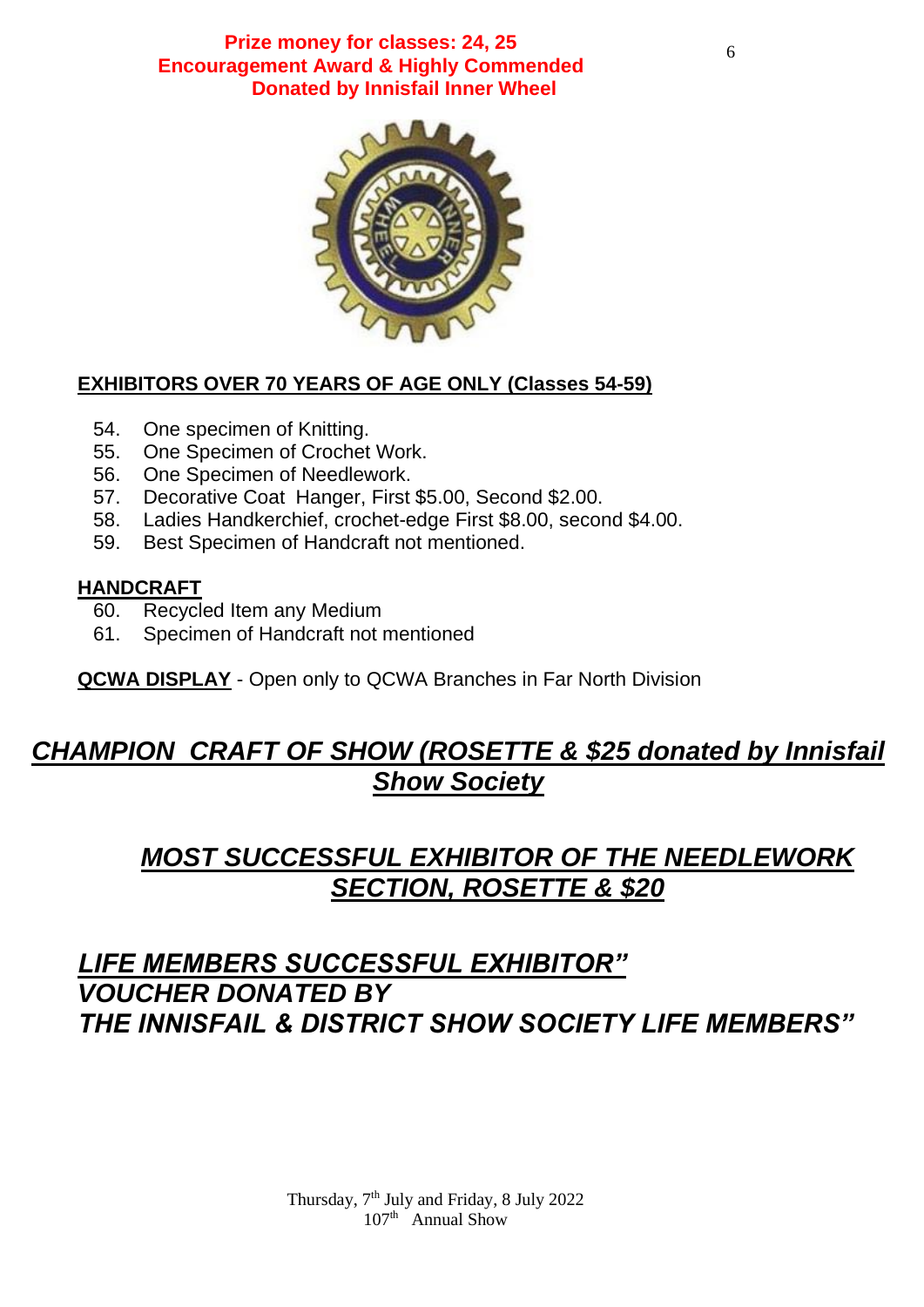

**Sponsors of the 2022 Innisfail Show**



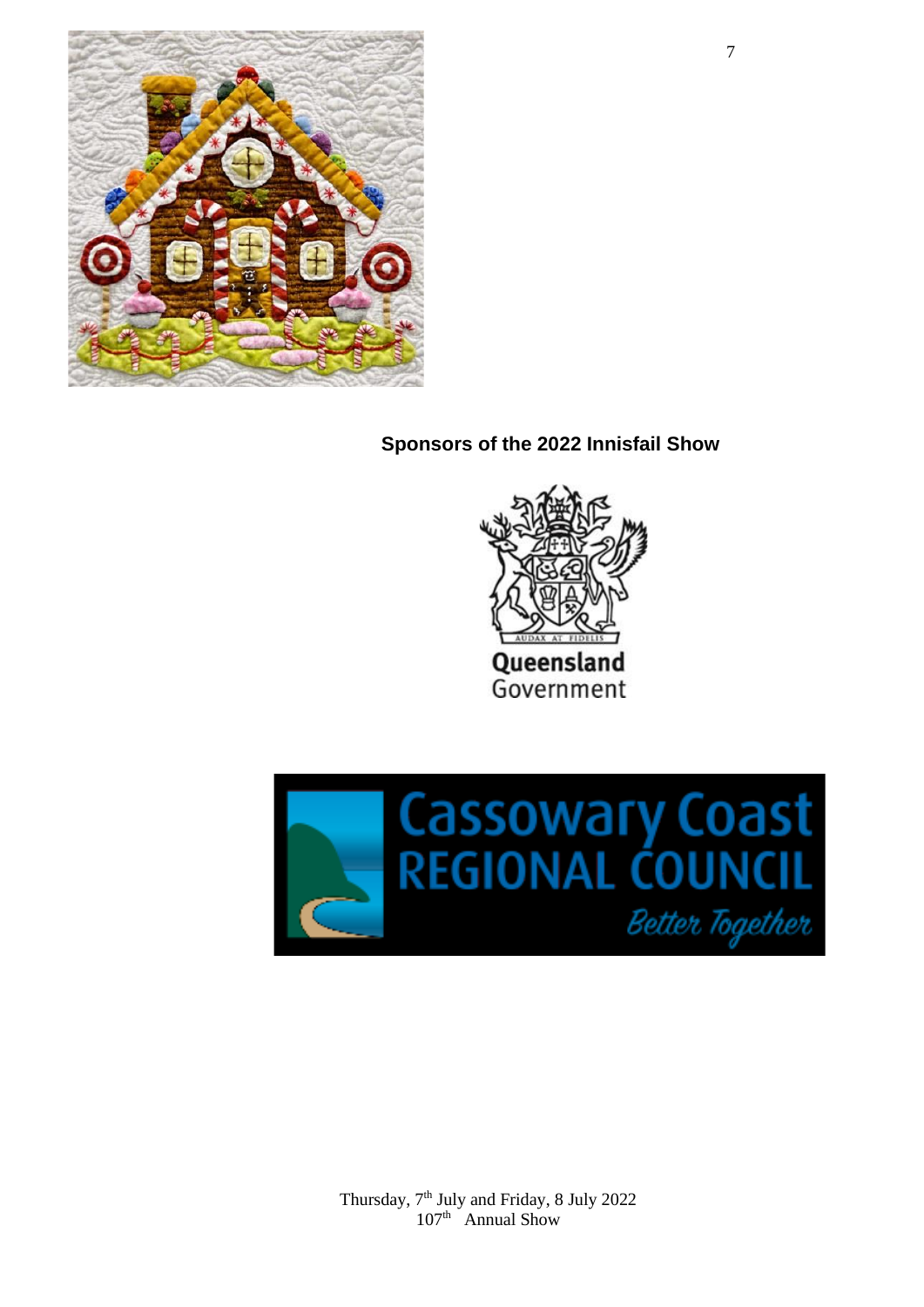# **JUNIOR SECTION (Free Entry)**

**\*\*Junior Section** – Under 18 years – Open to Boys or Girls. Age must be specified on Entry Form\*\* **Prize money : 1st - \$12, 2nd - \$8, 3rd - \$4 unless otherwise stated**

#### **AGES 12 & UNDER**

- 62. Any Article, Machine Sewn. Ages 6 to 12 years only.
- 63. Any item of Handcraft, any medium
- 64. Any article knitted or crocheted.
- 65. Scrapbooking Page 12 x 12 layout Page . **Limit of two (2) entries per person**. Pages **must** have protective cover on them.
- 66. Hand Made Card. **Limit of two (2) entries per person**
- 67. Best Decorated Door handle hanger, **6 years and under**
- 68. Best Decorated Door handle hanger, **7 – 12 years**
- 69. Own Drawing or painting, 6 **years and under**
- 70. Own Drawing **7 – 12 years**

#### **AGES 13 TO 18**

- 71. Any Article, Machine Sewn. Ages 13 to 18 years only. First \$20.00 Voucher; second \$15.00 Voucher; Third \$10.00 Voucher *DONATED BY Spotlight*
- 72. Any item of Handcraft, any medium
- 73. Any article knitted or crocheted. 1<sup>st</sup> \$10.00, 2<sup>nd</sup> \$8.00, 3<sup>rd</sup> \$5.00
- 74. Scrapbooking Page 12 x 12 layout Page . **Limit of two (2) entries per person**. Pages **must** have protective cover on them.
- 75. Hand Made Card. **Limit of two (2) entries per person**

## *JUNIOR ENCOURAGEMENT AWARD FOR MOST PROMISING ACHIEVER- SEWN ARTICLES (\$30 GIFT VOUCHER AND TROPHY)*

## *– DONATED BY PICNICS'C COUNTRY CRAFT*



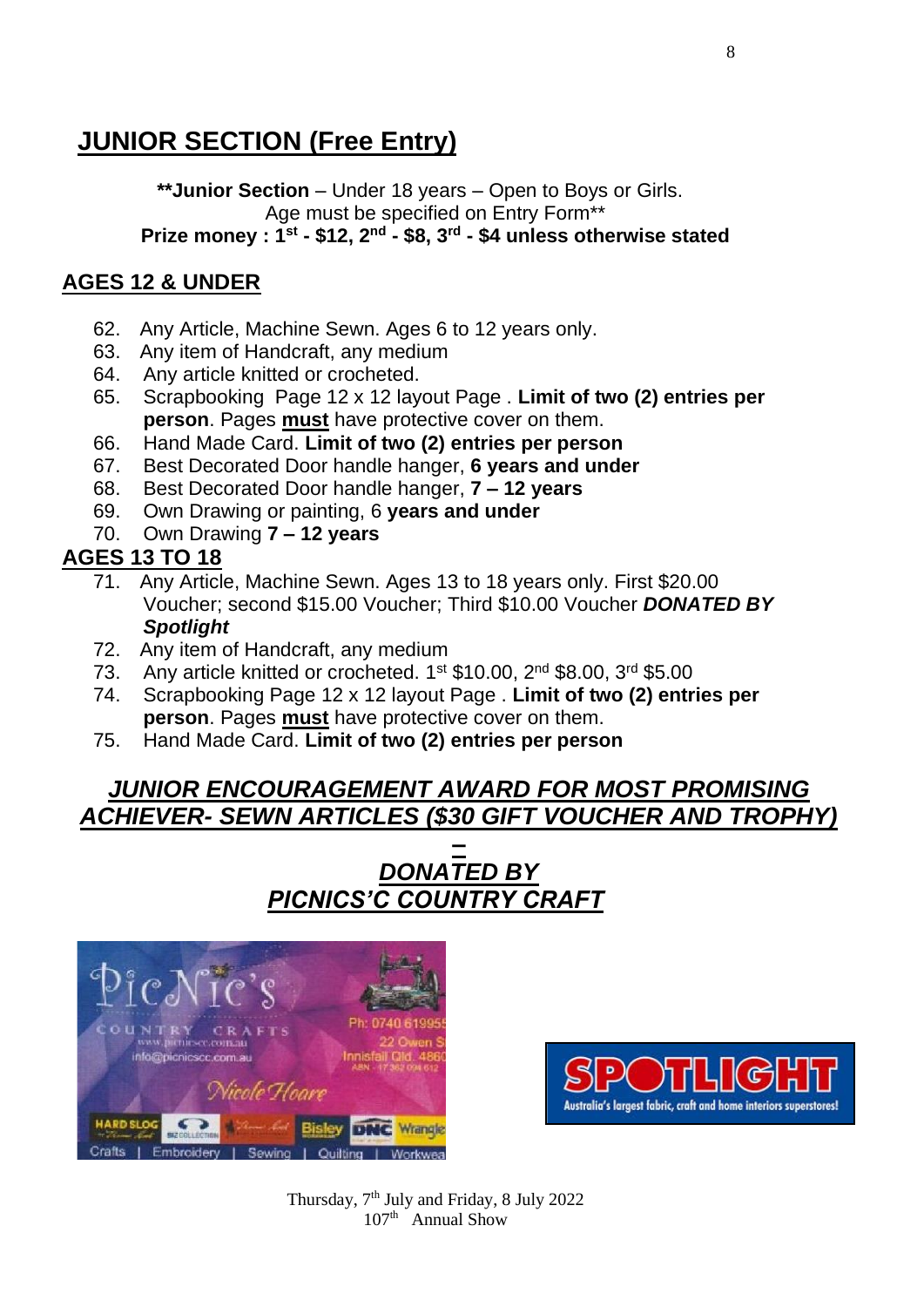# **DOMESTIC (Culinary)**

# **SECTION 3A**

(Judge: Mrs Jan Anderson)

#### **ENTRY FEE:** 50 cents per entry **JUNIOR SECTION ENTRY FEE:** Free

**ENTRIES CLOSE AND EXHIBITS DUE:** Non-perishable exhibits will be accepted at the Secretary's Office during Show Hours. All other exhibits and entry forms to be at the Cakes, Arts and Crafts No. 2 Pavilion by 10.00am on Wednesday 6<sup>th</sup> July, 2022. No late entries will be accepted.

JUDGING: Wednesday, 6<sup>th</sup> July, 2022 at approx. 10.30am

# **PRIZE MONEY:** First \$8.00, Second \$4.00.

(Unless otherwise stated)

# **GUIDELINES FOR EXHIBITS:**

- Packet mixes and commercial preparations not to be used (unless stated).
- All Cakes to be presented on alfoil covered cardboard or Coolite Tray which is larger than the exhibited cake.
- Round Cake on Round Plate/Board, Square Cake on Square Plate or Board etc.
- All jars must be screw top and be between 250g and 500g in size and labelled.
- **Junior Section** Under 18 years Open to Boys or Girls. Age to be specified on Entry Form.
- All sweets in Classes 32-36 are to be 3.8cm (1.5 inch) square.
- All uncovered exhibits must be covered during transit to the pavilion.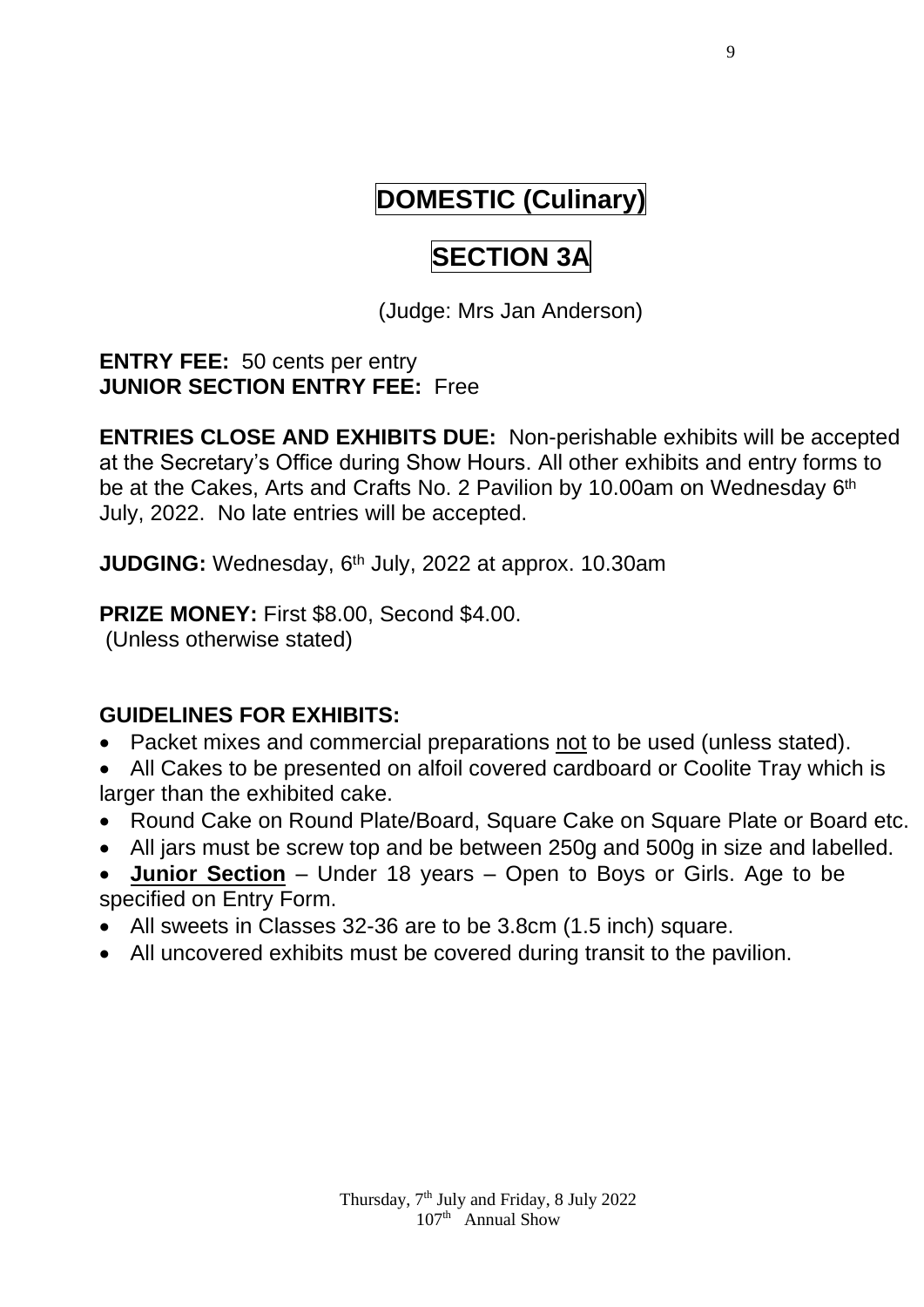# **DOMESTIC (Culinary)** 10

#### **Section 3A**

#### **CLASS:** *Cakes*

- 1. Plate of Scones (six (6) only) plain. First \$5.00; Second \$2.50
- 2. Plate of Scones (Pumpkin), six (6) only**.**
- 3. Plate of Pikelets, six (6) only. First \$5.00, Second \$2.50
- 4. Date, Nut or Fruit Roll or Loaf Tin.
- 5. Tea Cake.
- 6. Plate of four (4) Muffins
- 7. Any other Sponge.
- 8. Chocolate Cake, not sponge, Iced.
- 9. Sultana Bar Cake, not Iced.
- 10. Banana Cake, Iced.
- 11. Carrot Cake, Iced.<br>12. Packet Mix Cake, I
- 12. Packet Mix Cake, Iced or decorated, **must include label**
- 13. Boiled Fruit Cake, uniced.
- 14. Plate of Patty Cakes, Iced or Decorated, six (6) only. First \$5.00, Second \$2.50.
- 15. Plate of Biscuits, three (3) Distinct Varieties, Not less than 6.
- 16. Plate of Lamingtons, any variety, six (6) only.
- 17. Plate of Slice, six (6) pieces. (One variety)
- 18. Novelty Cake, Judged for icing and effect. First \$10.00, Second \$5.00.
- 19. Decorated Birthday or Xmas Cake, Judged for icing and effect. (Must denote which cake eg. Birthday or Christmas) First \$20.00, Second \$10.00,
- 20. Bread, one (1) Loaf, Any Variety. *Jams*

#### *Exhibitor gaining the most points in the Jam section 21 -31. Prize donated by Jan Anderson & Rosette*

- 21. Jar Rosella Jam.
- 22. Jar Jam, Any Other Variety.
- 23. Jar Marmalade, Sweet Orange.
- 24. Jar Marmalade, Cumquat.
- 25. Jar Marmalade, Any Other Variety.
- 26. Jar Jelly, Any Variety.
- 27. Jar Fruit Butter Lemon, Passionfruit etc.
- 28. Jar Chutney.
- 29. Jar Pickles.
- 30. Jar Relish, Any Variety.
- 31. Jar Sauce, Any Variety.

#### *Sweets*

- 32. Toffee, six (6) only.
- 33. Coconut ice, six (6) only.
- 34. Marshmallow, plain or toasted, six (6) only.
- 35. Chocolate Fudge, six (6) only.
- 36. Russian Caramels, six (6) only

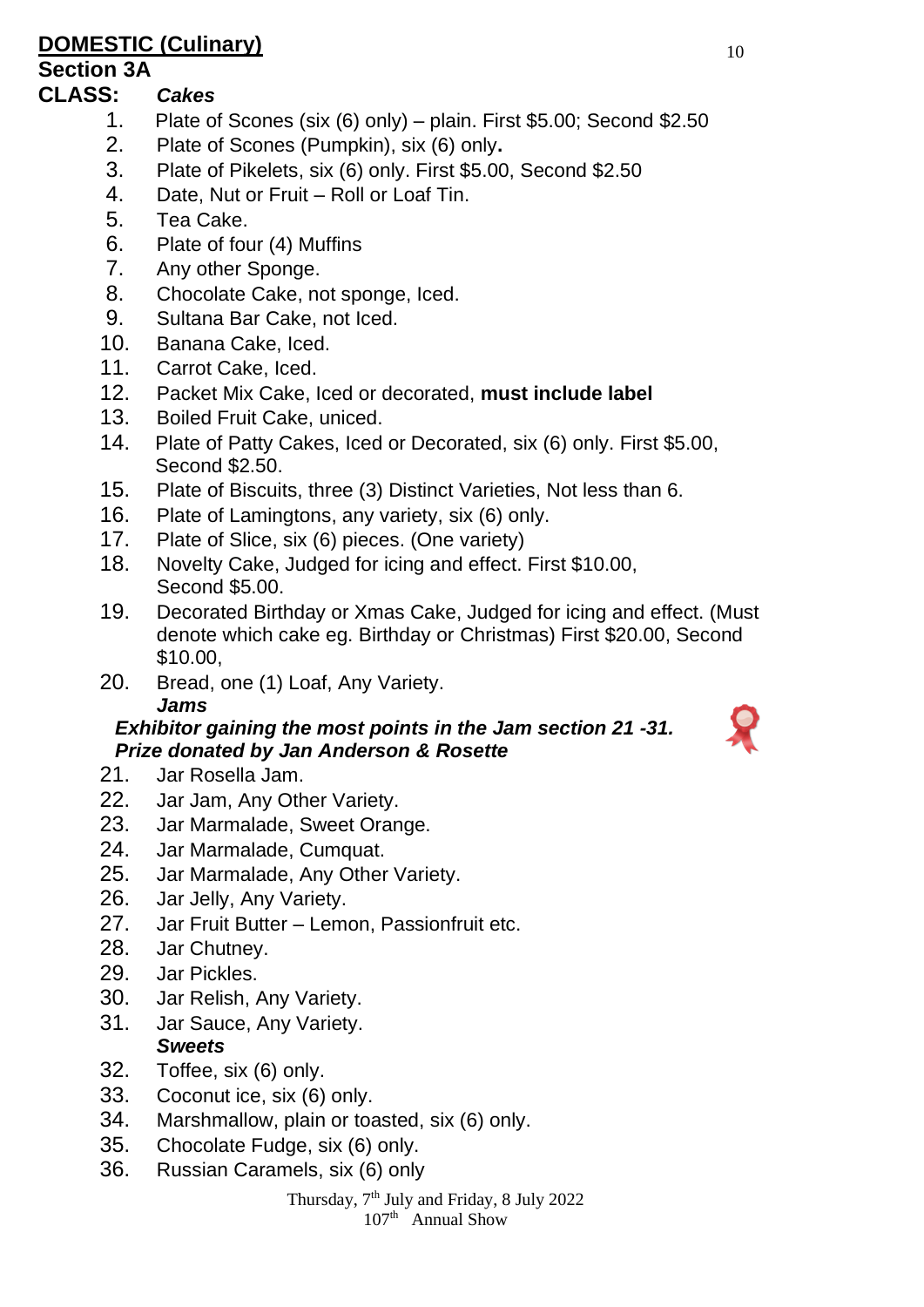# **JUNIOR SECTION (Free Entry)**

**\*\*Junior Section** – Under 18 years – Open to Boys or Girls. Age to be specified on Entry Form\*\*

- 37. Novelty Cake, Judged for icing & effect. 1st \$10.00 plus Cadbury Cookie Cutters ,2<sup>nd</sup> \$5.00.
- 38. Packet Mix Cake, iced or decorated, **Must include label**.
- 39. Chocolate Cake top iced. First \$5.00 plus Cadbury Cookie Cutters, Second \$2.50
- 40. Plate of four (4) Muffins. First \$5.00 plus Cadbury measuring cups, Second \$2.50
- 41. Patty Cakes, plate of six (6) iced and decorated. First \$5.00; Second \$2.50
- 42. Plate of Scones (plain) 6 only. First \$5.00 & Cadbury Tin Truck, Second \$2.50
- 43. Plate of Pikelets, six (6) only. First \$5.00 & Cadbury Key chain, Second \$2.50.<br>44. Plate of Biscuits, six (6) only, not less than three (3) Varieties, First \$5.00 &
- Plate of Biscuits, six (6) only, not less than three (3) Varieties. First \$5.00 & Cadburv Cookie Cutters, second \$2.50
- 45. Plate of Six (6) Arrowroot Biscuits Iced & Decorated, 1<sup>st</sup> Cadbury Foam Ball
- 46. Toffee, six (6) only<br>47 Marshmallows six
- Marshmallows, six (6) only.

# **Exhibitor gaining the most points in the Junior Section**



 **Trophy & Rosette donated by By INNISFAIL INNER WHEEL**



#### **\*\*JUNIOR COOKING ENCOURAGEMENT AWARD OF \$15.00**

**DONATED BY INNISFAIL INNER WHEEL\*\***

**JUDGES AWARD OF \$20** 

**DONATED BY JIM'S JERKY**

**All Placegetters in the Junior Sections will receive a \$5 McDonald's Encouragement Award Compliments of Innisfail Store.**



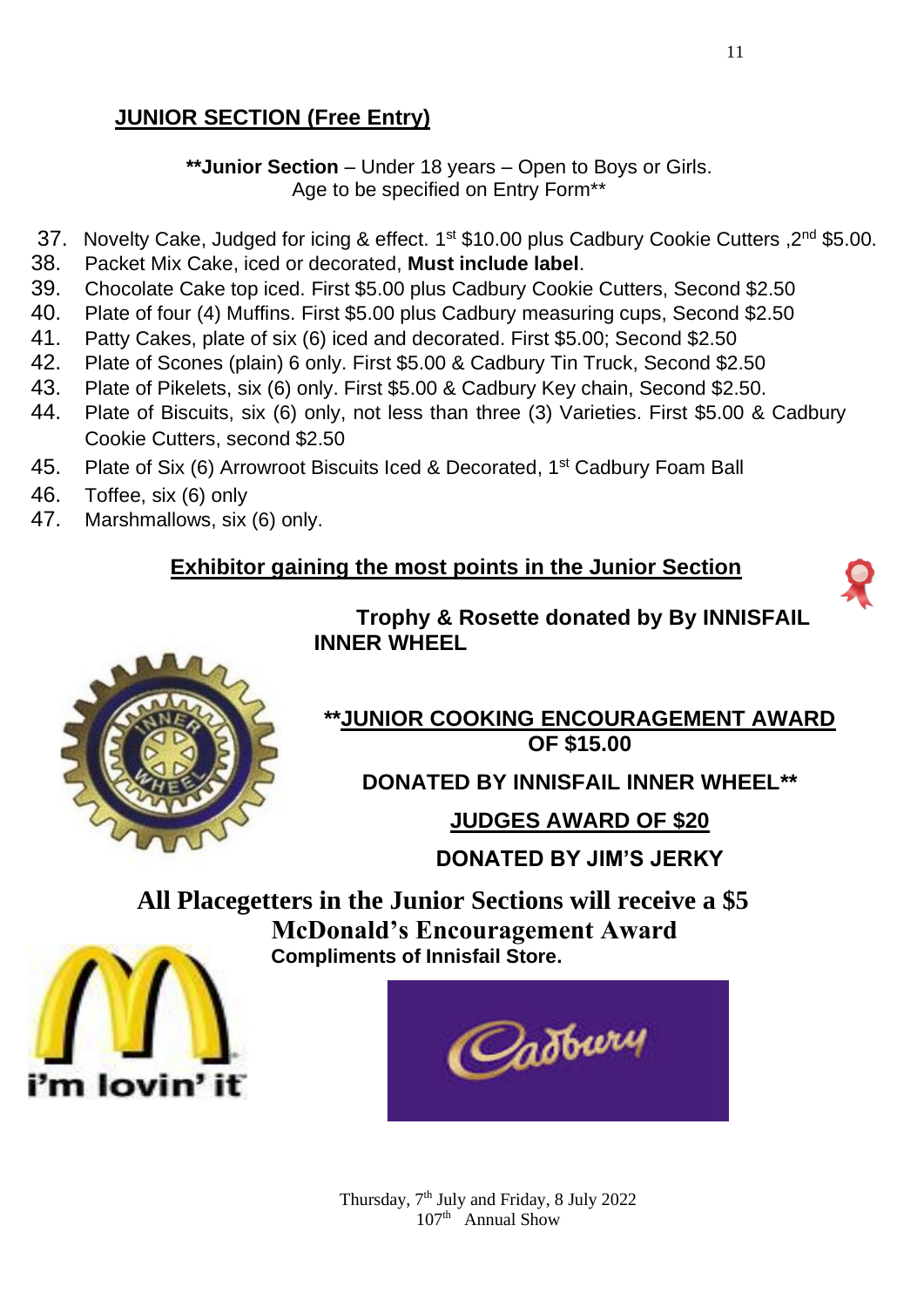

Thursday, 7<sup>th</sup> July and Friday, 8 July 2022 107<sup>th</sup> Annual Show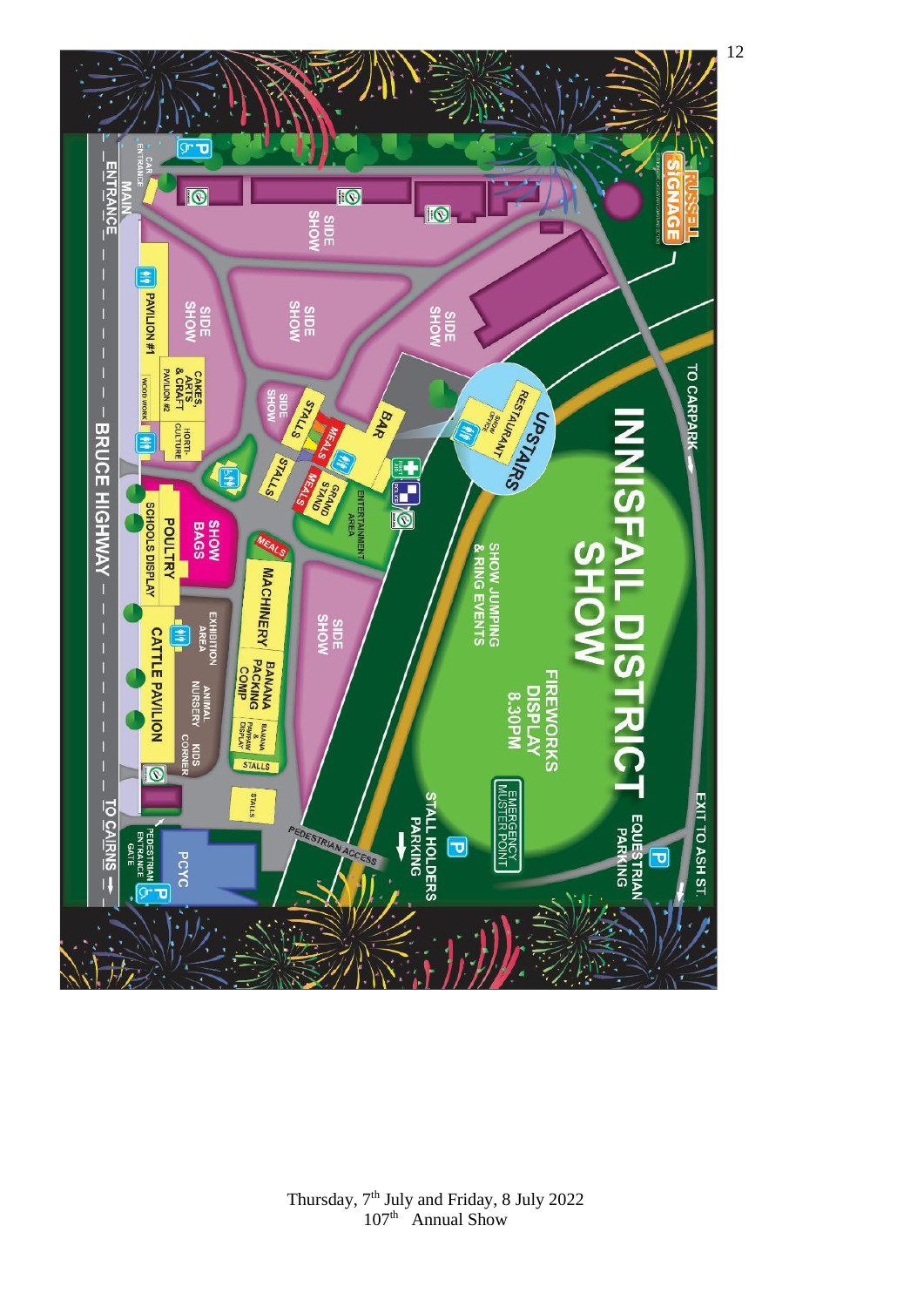#### INNISFAIL AND DISTRICT SHOW SOCIETY INC

#### **ENTRY FORM**

#### ENTRIES CLOSE IN THE SECTIONS AS FOLLOWS IN ACCORDANCE WITH THE SCHEDULE.

To the Secretary,

Subject to the rules, By-laws, Regulations and Conditions of the above Society, I wish to make the entries at the forthcoming Show, in accordance with the closing dates as per Schedule.

| <b>SECTION</b> | <b>LASS</b> | DESRIPTION OF EXHIBIT | PRICE OR<br>$N.F.S.$ | <b>ENTRY</b><br>${\rm FEE}$ |
|----------------|-------------|-----------------------|----------------------|-----------------------------|
|                |             |                       |                      |                             |
|                |             |                       |                      |                             |
|                |             |                       |                      |                             |
|                |             |                       |                      |                             |
|                |             |                       |                      |                             |
|                |             |                       |                      |                             |
|                |             |                       |                      |                             |
|                |             |                       |                      |                             |
|                |             |                       |                      |                             |
|                |             |                       |                      |                             |
|                |             |                       |                      |                             |
|                |             | <b>LENTRIES</b>       | \$                   |                             |

#### **ENTRY FEES MUST ACCOMPANY ALL NOMINATIONS FORMS.**

EXHIBITOR/OR TRADING NAME……………………………………………

| IS YOUR PARTICIPATION IN THIS EVENT IN THE NATURE OF A HOBBY? - YES or |
|------------------------------------------------------------------------|
| IF YOUR PARTICIPATION IS NOT IN THE NATURE OF A HOBBY. WHAT IS         |
|                                                                        |
|                                                                        |

SIGNATURE……………………………………………………………………..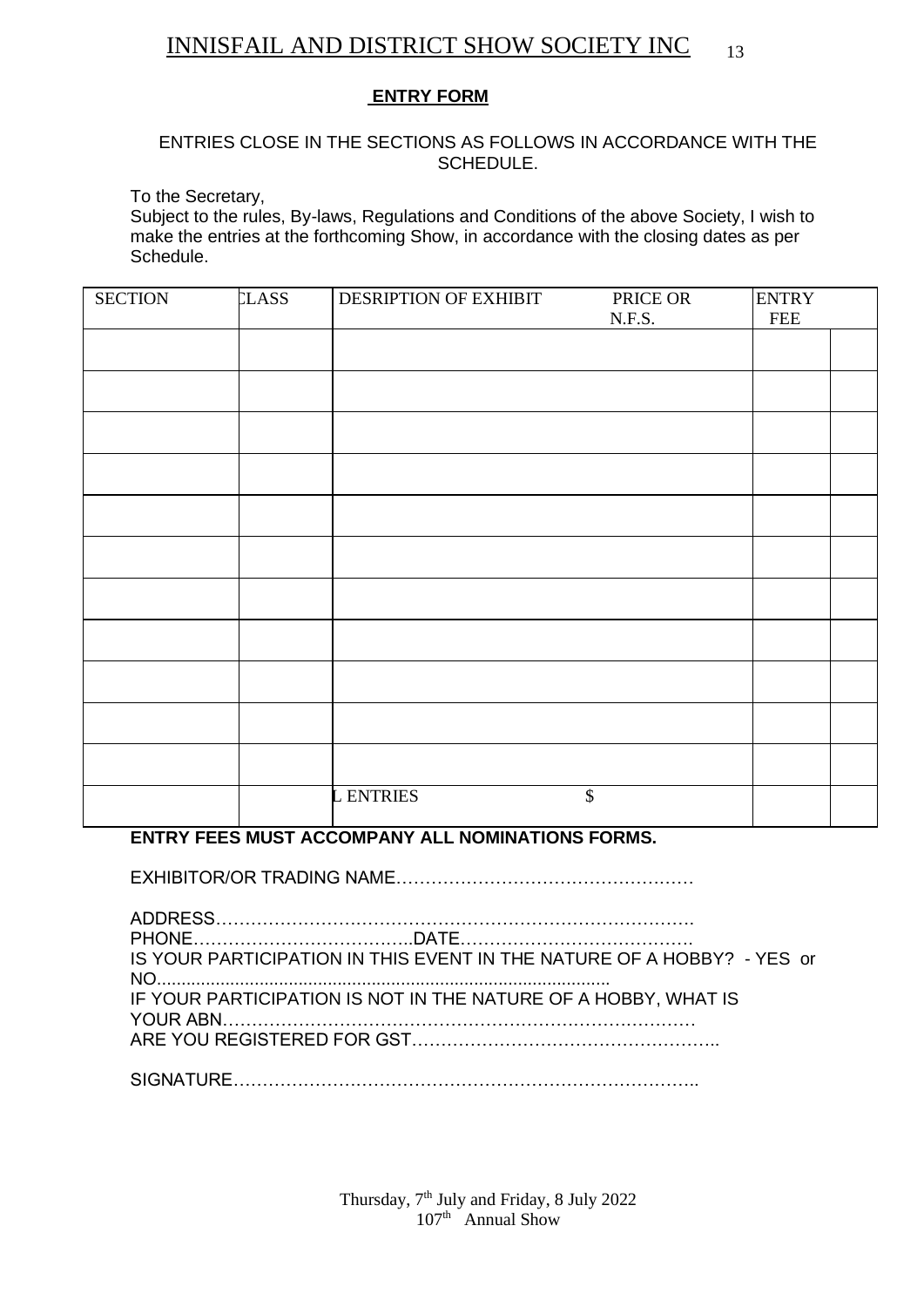# **THANKS TO OUR SPONSORS**







 **Mrs Jan Anderson Mrs Janette Dobson Sue from Jim's Jerky Innisfail Inner Wheel QLD Government Cassowary Coast Regional Council**







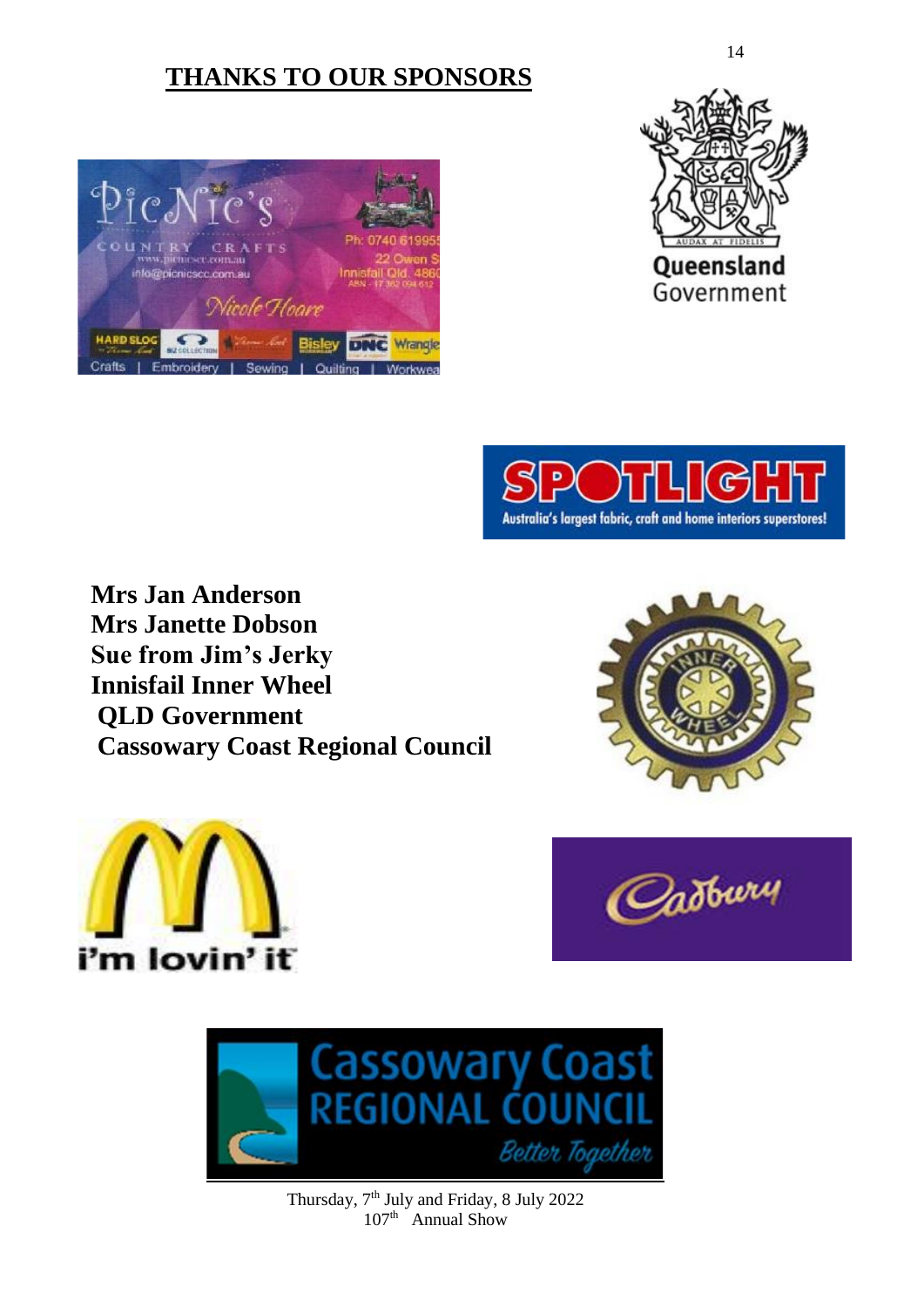### INNISFAIL AND DISTRICT SHOW SOCIETY INC

#### **ENTRY FORM**

#### ENTRIES CLOSE IN THE SECTIONS AS FOLLOWS IN ACCORDANCE WITH THE SCHEDULE.

To the Secretary,

Subject to the rules, By-laws, Regulations and Conditions of the above Society, I wish to make the entries at the forthcoming Show, in accordance with the closing dates as per Schedule.

| <b>SECTION</b> | CLASS | DESCRIPTION OF EXHIBIT | PRICE OR | <b>ENTRY</b> |
|----------------|-------|------------------------|----------|--------------|
|                |       |                        | N.F.S.   | <b>FEE</b>   |
|                |       |                        |          |              |
|                |       |                        |          |              |
|                |       |                        |          |              |
|                |       |                        |          |              |
|                |       |                        |          |              |
|                |       |                        |          |              |
|                |       |                        |          |              |
|                |       |                        |          |              |
|                |       |                        |          |              |
|                |       |                        |          |              |
|                |       |                        |          |              |
|                |       |                        |          |              |
|                |       | <b>TOTAL ENTRIES</b>   | \$       |              |

#### **ENTRY FEES MUST ACCOMPANY ALL NOMINATIONS FORMS.**

EXHIBITOR/OR TRADING NAME……………………………………………

ADDRESS………………………………………………………………………. PHONE………………………………..DATE…………………………………. IS YOUR PARTICIPATION IN THIS EVENT IN THE NATURE OF A HOBBY? - YES or NO............................................................................................. IF YOUR PARTICIPATION IS NOT IN THE NATURE OF A HOBBY, WHAT IS YOUR ABN……………………………………………………………………… ARE YOU REGISTERED FOR GST……………………………………………..

SIGNATURE……………………………………………………………………..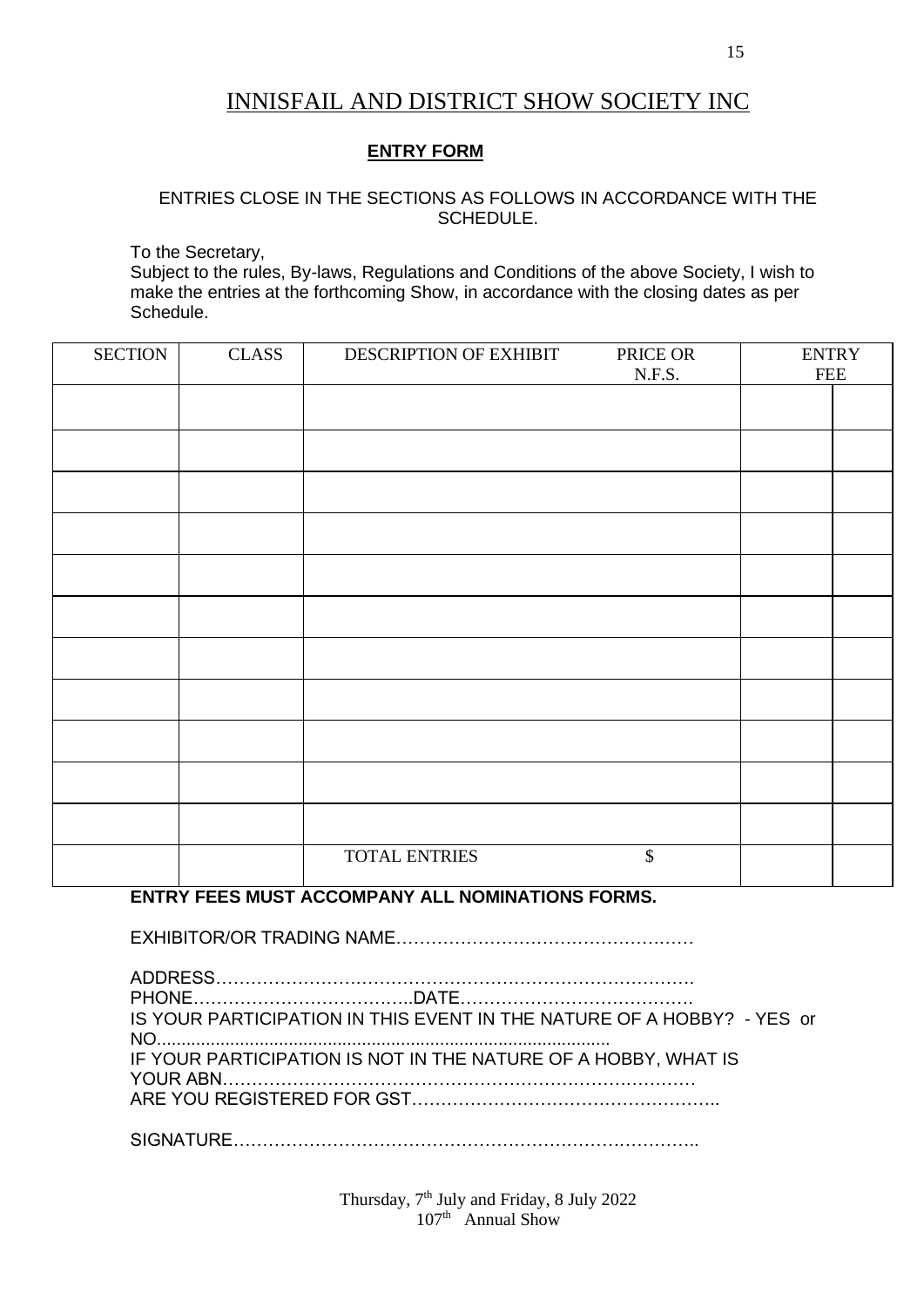# **GENERAL CONDITIONS FOR THIS SECTION**

This show is held under the Rules and Regulations of the Queensland Chamber of Agricultural Societies and the Innisfail and District Show Society Inc.

For particulars regarding Entry Fees, dates of closing of entries, dates and times for delivery of exhibits and special conditions relating to particular Sections, refer to the relevant Section notes in this Schedule. Intending exhibitors are advised to read the Schedule carefully and to be sure to enter exhibits into correct Classes.

# **HOW TO ENTER EXHIBITS:**

Entries will not be accepted over the phone or after the closing date as shown in the various schedules.

Entries must be made in writing and fully described, and lodged with the Secretary at the Office, fourteen clear days, or as otherwise stated on the Schedule, before the first days of the Show; provided that such time may be extended by the Committee. Entry Forms can be obtained from the Secretary (or as included in the Schedule) and the whole of the questions asked in them must be answered as correctly as possible. Entry forms must be signed by the Exhibitor (or authorised agent), and accompanied by the amount of entry fee necessary.

Deliver entry forms, fees, (and exhibits where applicable) to the Innisfail & District Show Society Secretary's Office, Russ Hinze Building, Pease Park, Palmerston Highway, Innisfail, Qld, 4860 **or** PO Box 1126 Innisfail Qld 4860 No free passes are available to exhibitors, unless otherwise stated.

# **COLLECTION OF EXHIBITS:**

**All exhibits must be collected by Friday, 15 th July 2022, by 2.30pm or as otherwise stated in the schedule.**

# **COLLECTION OF PRIZE MONEY:**

**All prize money is to be collected between Saturday, 9 th July and Friday, 15 th July 2022, by 2.30pm.** The prize card must be presented. Prize money required to be collected from the Secretary's Office must be collected within one (1) week after the Show finishes, otherwise it will be forfeited to the Society.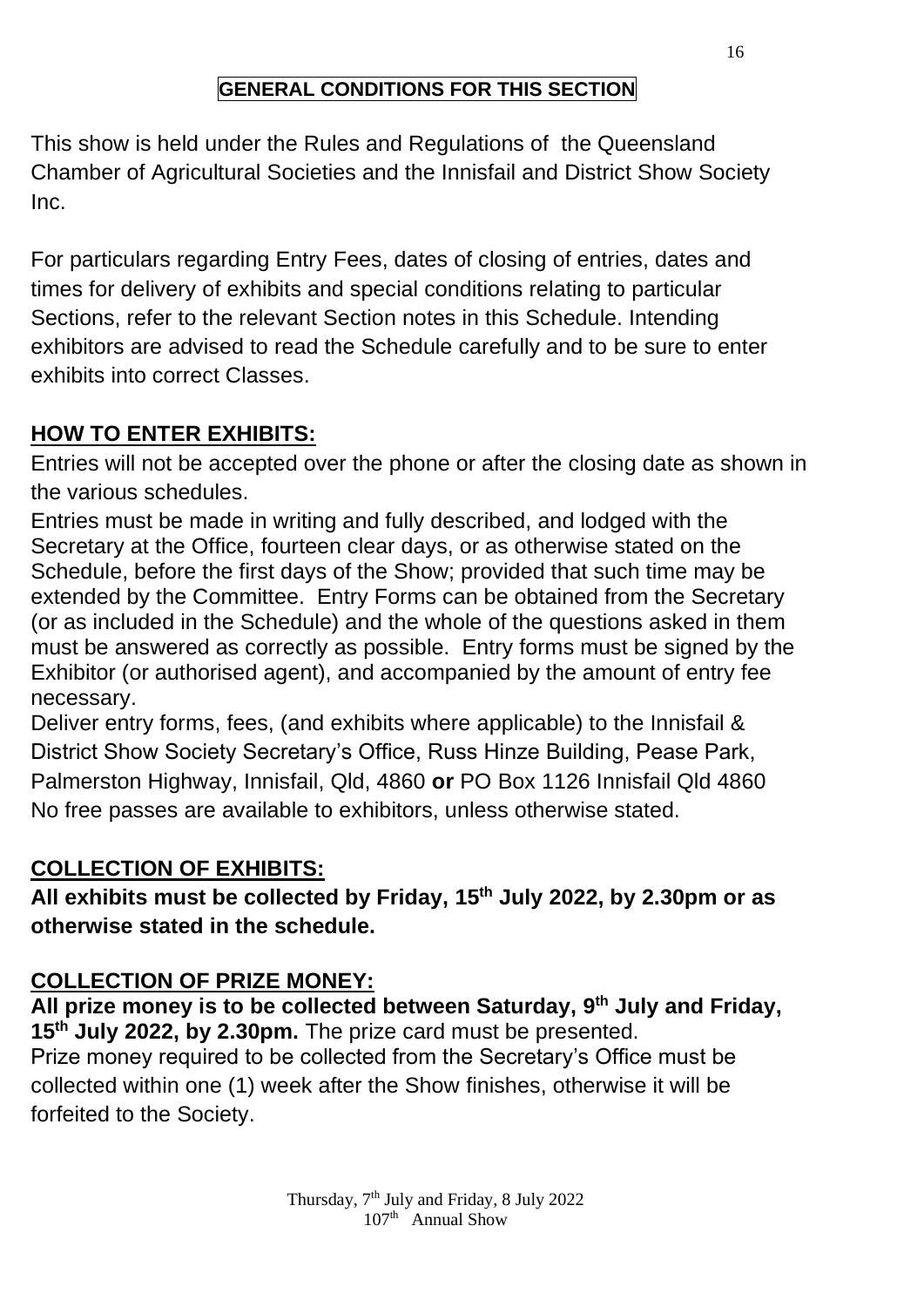# **RULES FOR SHOW SOCIETIES, STEWARDS,** <sup>17</sup> **JUDGES, EXHIBITORS AND COMPETITORS AT AGRICULTURAL SHOWS:**

This Show is conducted subject to the rules of the Queensland Chamber of Agricultural Societies, the constitution and rules of this Society and any regulation which appears within the Schedule for individual sections of this Show. Should there be any conflict between the rules of the Queensland Chamber of Agricultural Societies, the constitution and rules of this Society and the regulations appearing in any schedule, the constitution, rules and regulations appearing in the schedule of this Society shall prevail. **Please visit www.queenslandshows.com.au to view the Queensland Chamber of Agricultural Societies rules and regulations.**

**All persons upon entering any class in this Schedule agree to indemnify the Innisfail & District Show Society Inc. against liability for any accident, damage, loss or illness to any Exhibit, Exhibitor or Competitor and agree that all Competitions are under the complete and total control of the Innisfail & District Show Society Inc. whose decision in all matters is final.**

## **THE INNISFAIL & DISTRICT SHOW SOCIETY INC.**

a. will appoint a Chief Steward to each Section as its representative in all matters;

b. will appoint Judges whose decision is final; and

c. reserves the right to make any decisions, inclusions or changes to this Schedule including Conditions of Entry and Competition without further notice

A Judge shall not have any information prior to or during judging at The Innisfail Show 2022 other than what is provided by the Innisfail & District Show Society Inc.

All electrical leads must be tagged in accordance with the relevant industrial regulations.

No glass is to be brought onto the Grounds.

All Veterinarian fees are the responsibility of the Owner of the animal. Innisfail Show will not take responsibility for any veterinarian fees.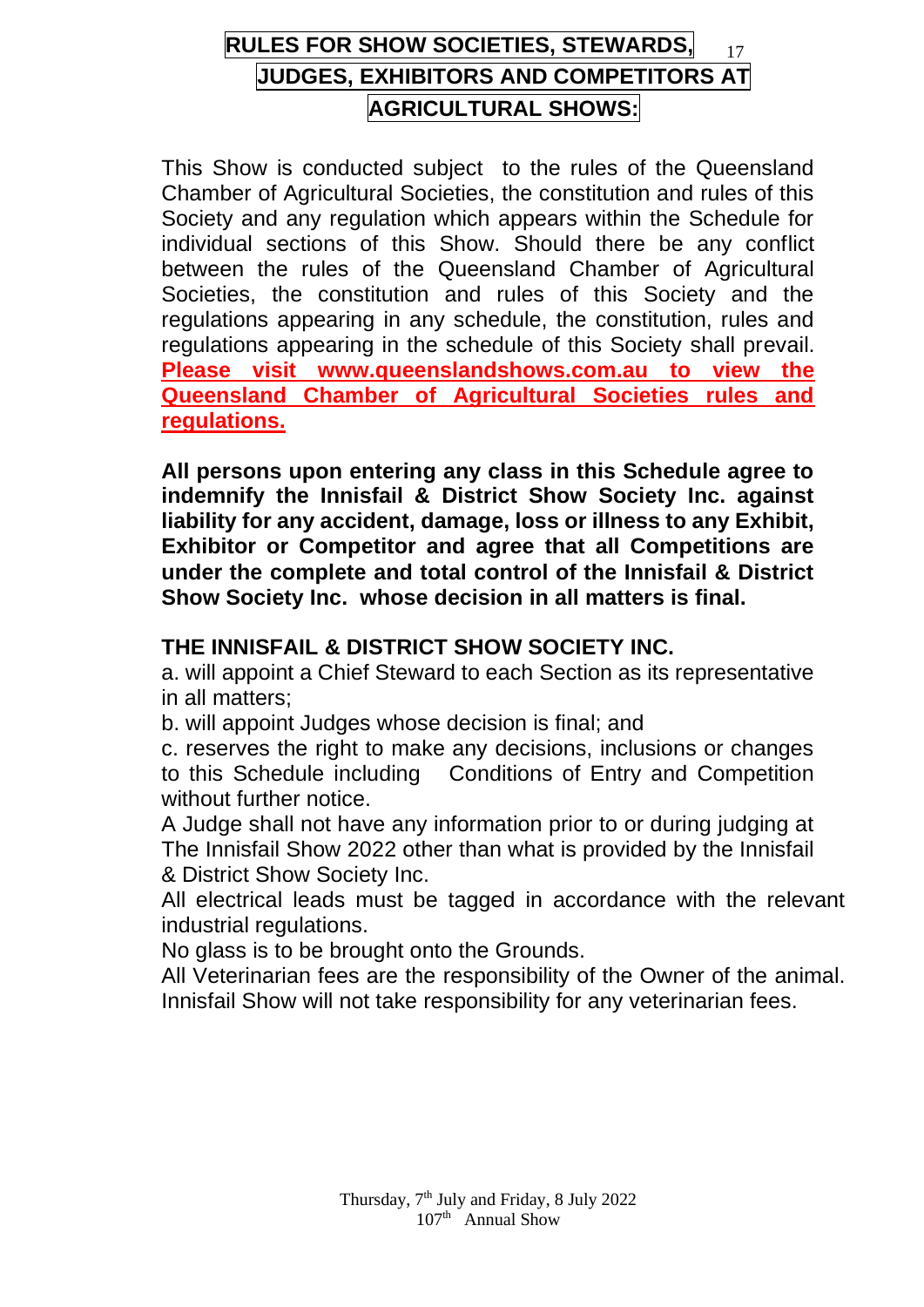## **PRIZE MONEY** 18

Prize Money stated in the Schedule excludes GST.

GST will be added to the Prize Money for Exhibitors who are registered for GST purposes.

The Association will provide a "Recipient Created Tax Invoice" to Exhibitors who are registered for GST purposes.

 No art union, raffle or game of chance will be allowed without the approval of the Committee.



The Innisfail & District Show Society Inc. expresses its' grateful appreciation to all persons and firms, who by their works, their donations, and their general support, have helped to make the Innisfail Show possible, including but not limited to:

Queensland Government, Department of Local Infrastructure and Planning Cassowary Coast Regional Council Sponsors in various sections and those stated throughout this schedule Volunteers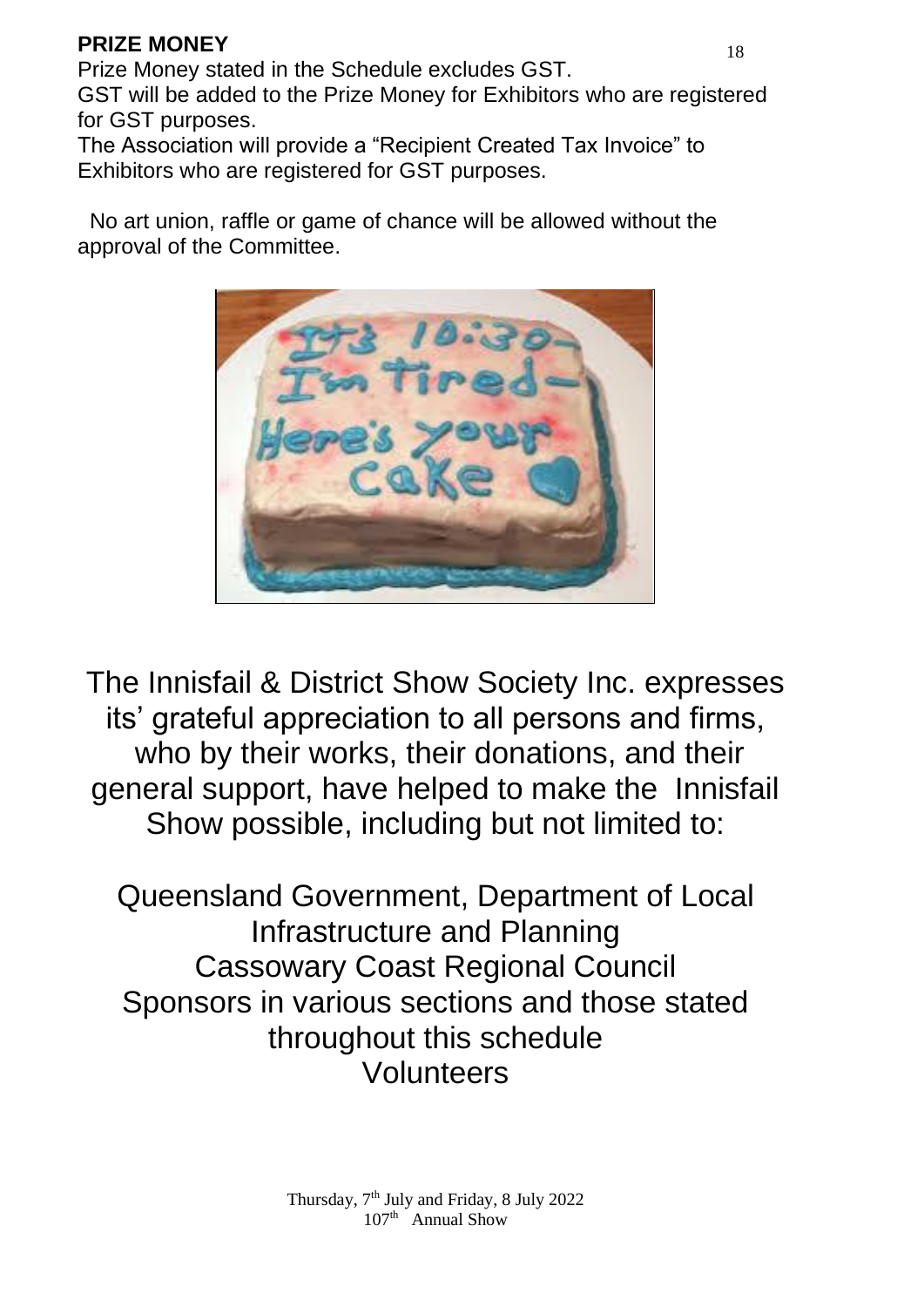#### *General Information about the Innisfail & District Show:*

#### **Innisfail & District Show Society Admission Prices**:

▪ Family Pass \$40.00 (incl two adults Thursday and Friday, children **FREE** Thursday, and two children Friday plus Car Parking Pass) purchased at Show Office prior to Show ▪ Gate entry: \$17.00 per adult (16 yrs & over); Aged/Vet/Disabled Pensioners \$10.00 (i.d. required); \$8.00 per child (5-15yrs):children under 5 free

▪ Cars \$2.00

**Attractions and Exhibits:** Needlework, Domestic (Culinary), Photography, Art, Woodwork, Horticulture, Banana Exhibits, Banana Packing Competition, Papaw, Sugarcane, Horse & Ring, Cattle, Musicians, Animal enclosures.......and more

#### **Show Office Hours: Tuesday 14th June to Friday 17 th June 2022 – 10.00am-2.30pm**

 **Tuesday 21st June to Wednesday 6th July 2022 – 10.00am-5.00pm Saturday 9th July 2022 – 9.00am to 12.00pm\* Monday 11th July to Friday 15th July 2022 – 9.00am-3.00pm (Note: Show Office not opened weekends, unless stated)**

- **Gates Open**: Thursday, 11.00am; Friday 9.00am
- **Pavilion Hours**: Thursday, 7<sup>th</sup>July 11am-10pm (approx); Friday, 8<sup>th</sup> July 9am-10pm (approx)

**Transport**: Buses **FREE** Thursday, 7 th July 5-10pm and Friday 8 th July 3-10pm (King George Park →Central Arcade→KMart→Showgrounds, Half Hourly)

**Fireworks:** Approx. 8.30pm both Thursday and Friday nights

**Catering:** The Hall in the Russ Hinze Building has meals and a bar which is open to the public. There are also local organisations throughout the Showgrounds.

**Security:** Roaming Wednesday, 6<sup>th</sup> July 6,00pm to Saturday 9<sup>th</sup> July 8,00am

**Veterinary Surgeon on Call**: Topical Vet Services 4061 2900